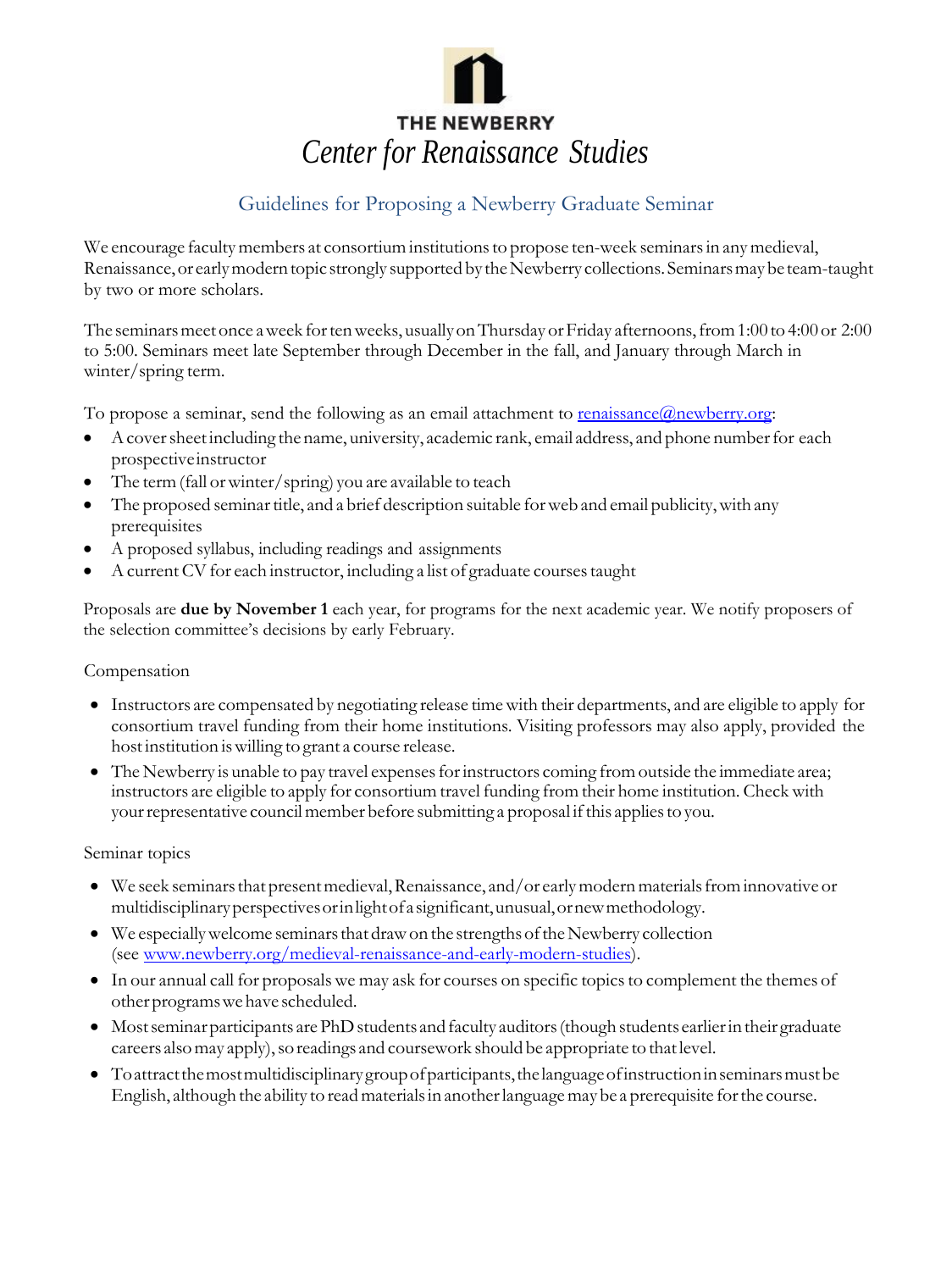## Logistics

- Faculty who teach Center for Renaissance Studies graduate seminars should be tenured members of their faculties or demonstrate experience in teaching graduate seminars attheir home institutions.Exceptions may be made to this rule for courses of outstanding merit or for those that make especially good use of the Newberry collections.
- Potential instructors should consult with their campus representative council members regarding their proposalsbefore submitting them.
- Anadhoc subcommitteeoftheCenter'srepresentative councilreviewsproposalsfor eachacademic year. Once proposals have been approved, the Center schedules and publicizes the seminars.
- Consortium funds may be used to reimburse instructors and students in graduate seminars for travel to and from the Newberry, with prior authorization from the given university's Newberry committee or representative council member.

## Participants and credit

- Courses offered through the Center for Renaissance Studies are designed for graduate students and faculty auditors. In practice, most participants are studentsin PhD programs, though master's degree students also are welcome to apply. Advanced undergraduates may be admitted only with the consent of the instructor and if space permits.
- Studentswhowishtoearncredit alsoregister attheirhome institutionsineither a specialNewberry course (forseveraluniversitiesintheChicagoarea)oranindependent-studycourse.Advancedgraduatestudents who have completed their courseworkmay take seminars on a not-for-credit basis, but they are expected to complete all readings and assignments and to participate fully in the seminar. Faculty auditing is also encouraged, when space permits.
- Participants from Center for Renaissance Studies consortium schools pay no fee to the Newberry for graduate seminars.With instructor approval andwhen space permits, participantsfromotherinstitutions may be admitted; non-consortium students pay an enrollment fee.

## Recruiting students

- The Center for Renaissance Studies publicizes graduate seminars in its brochures, on its web pages, and through email announcements to members of the consortium.
- We ask our consortium representative council members to record courses in appropriate institutional schedules, to send department chairpersons copies of seminar descriptions, and to publicize seminars through listservs and other outlets at their universities.
- Students wishing to take a graduate seminar must complete and submit to the Center for Renaissance Studies, by the published deadline, an online application, available on our web page—even if they have enrolled in a cross-listed course at their home institution. Admission is by competitive application, in accordance with consortium policies.

## Enrollment

- Courses may accommodate up to 18 students, except for classes that need to incorporate show-and-tell sessionsusingNewberryspecialcollectionsmaterialsonparchment(e.g.,medievalmanuscripts);inthat case the maximum number of participants is 15.
- $\bullet$  Instructors may cap enrollment at a lower number, if they prefer.